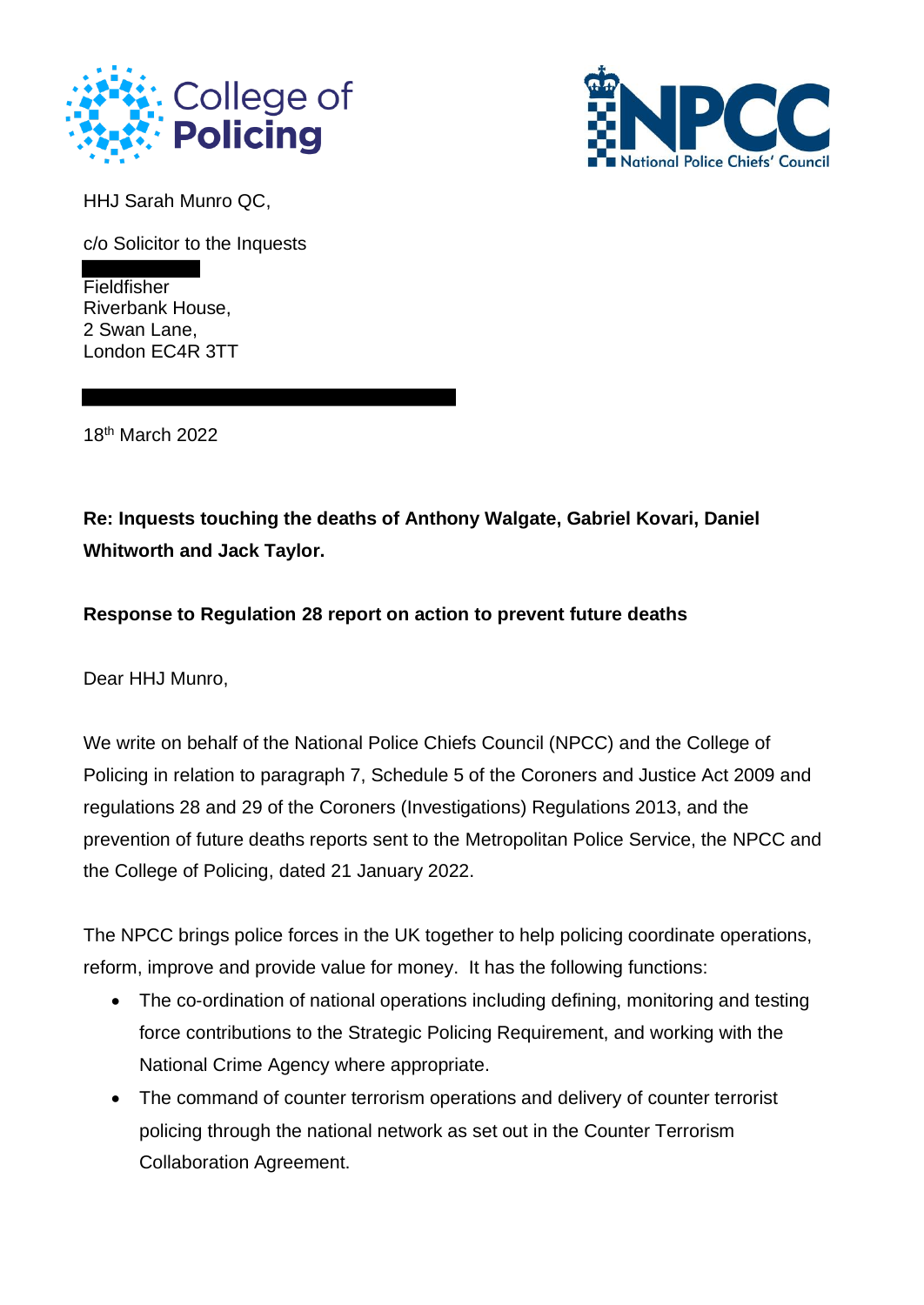- The co-ordination of the national police response to national emergencies and the co-ordination of the mobilisation of resources across force borders and internationally.
- The national operational implementation of standards and policy as set by the College of Policing and Government.
- To work with the College of Policing, to develop joint national approaches on criminal justice, value for money, service transformation, information management, performance management and technology.
- Where appropriate, to work with the College of Policing in order to develop joint national approaches to staff and human resource issues, including misconduct and discipline, in line with the Chief Officers' responsibilities as employers.

The College of Policing is a professional body for everyone working across policing and

- Connects everyone working in the police and law enforcement to understand their challenges.
- Uses evidence-based knowledge.
- Helps police officers and staff; researchers, academics and learning providers; the international policing community; and the public.
- Gives a voice to professional policing on standards, skills and capabilities.

Whilst the College of Policing and the NPCC have separate and distinct responsibilities, the two organisations frequently work together on national approaches to policing guidance. As such, this response is provided jointly in respect of both organisations' separate prevention of future deaths reports.

Your notice sets out the concerns that arose from the inquests touching the deaths of Anthony Walgate, Gabriel Kovari, Daniel Whitworth and Jack Taylor. We are deeply sorry that there were police failings in the initial investigations into the murders and that the police response did not meet the required standards or expectations of the victims' families. We extend our heartfelt sympathies to the families and friends of those who were murdered and we share your commitment to address the issues that have been identified.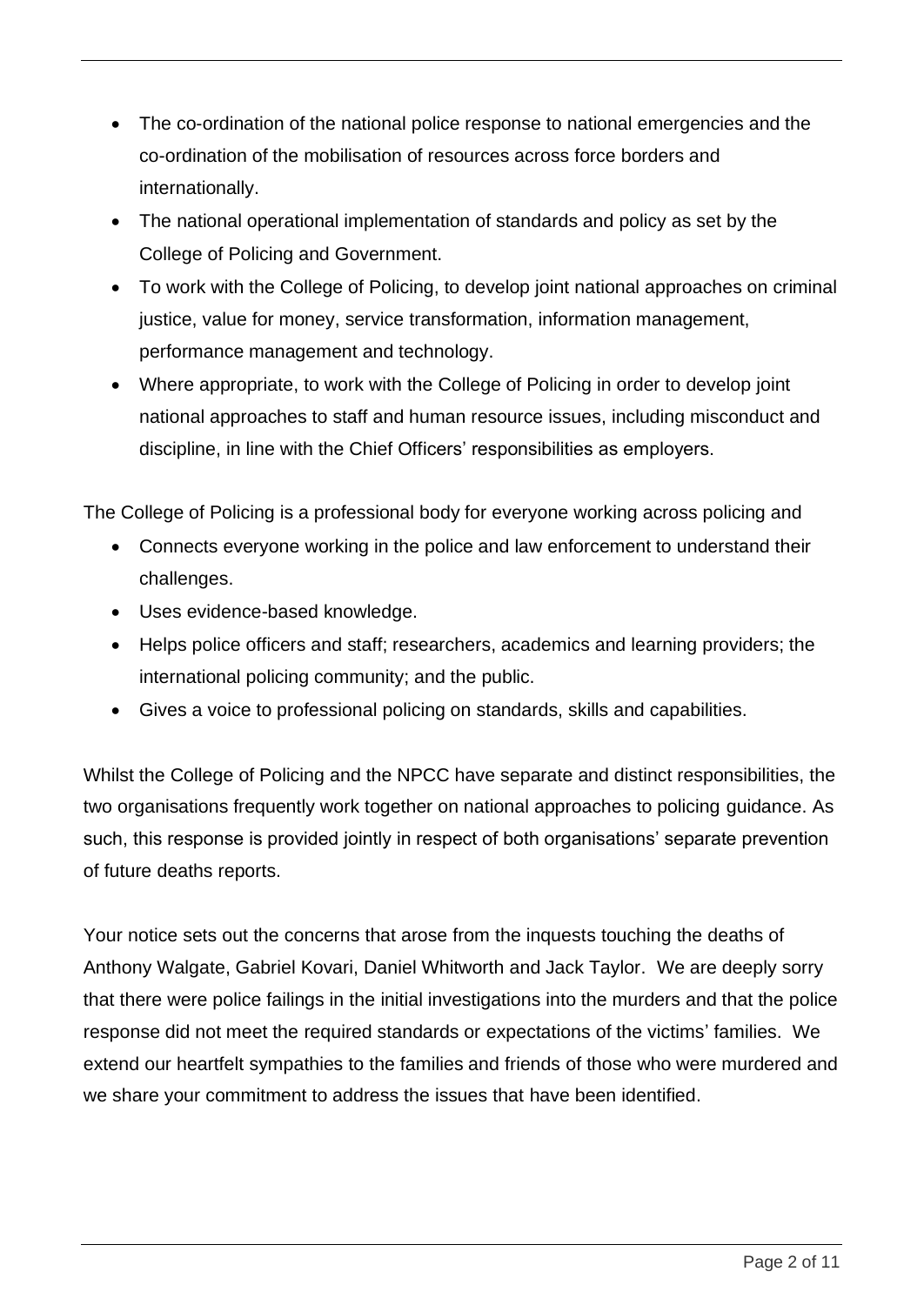You specifically asked for a response from the NPCC and College of Policing in relation to five matters of concern. In formulating this response there has been close cooperation with the Metropolitan Police Service to better understand the full circumstances and where possible ensure the alignment of any changes required in policing guidance or practice.

We are aware you heard evidence at the inquests from Deputy Assistant Commissioner on behalf of the Metropolitan Police Service, who is also the NPCC professional lead for homicide investigations. At the inquests he provided evidence on a number of substantial changes to national police guidance and training that had already taken place since the terrible murders of the four young men in 2014 and 2015.

In April 2017, the NPCC Homicide Working Group commissioned a revision of the Murder Investigation Manual (2006) and Major Investigation Room Standardised Administrative Procedures (2005). The revision of these two important guidance documents was undertaken in conjunction with the College of Policing and involved experienced senior investigating officers and police practitioners who were supported by a number of experts and professionals.

In 2021, following extensive consultation and revisions, including learning from the investigations into the murders committed by  $\blacksquare$ , the NPCC published the new Major Crime Investigation Manual and Major Investigation Room Standardised Administrative Procedures. These national publications provide a strong and critical foundation for homicide and major crime investigations and are a key component of the professionalisation of investigative practice within policing. The College of Policing Authorised Professional Practice (APP) for Major Investigations contains links to both sets of guidance, which are also available through the National Police Library.

The guidance reflects the considerable developments in homicide and major crime investigations, including:

• Major investigations and the role of the Senior Investigating Officer – accreditation of Senior Investigating Officers, the role of the PIP Level 4 strategic investigator and the categorisation of homicide investigations, which reflects the complexity and resourcing requirements of investigations.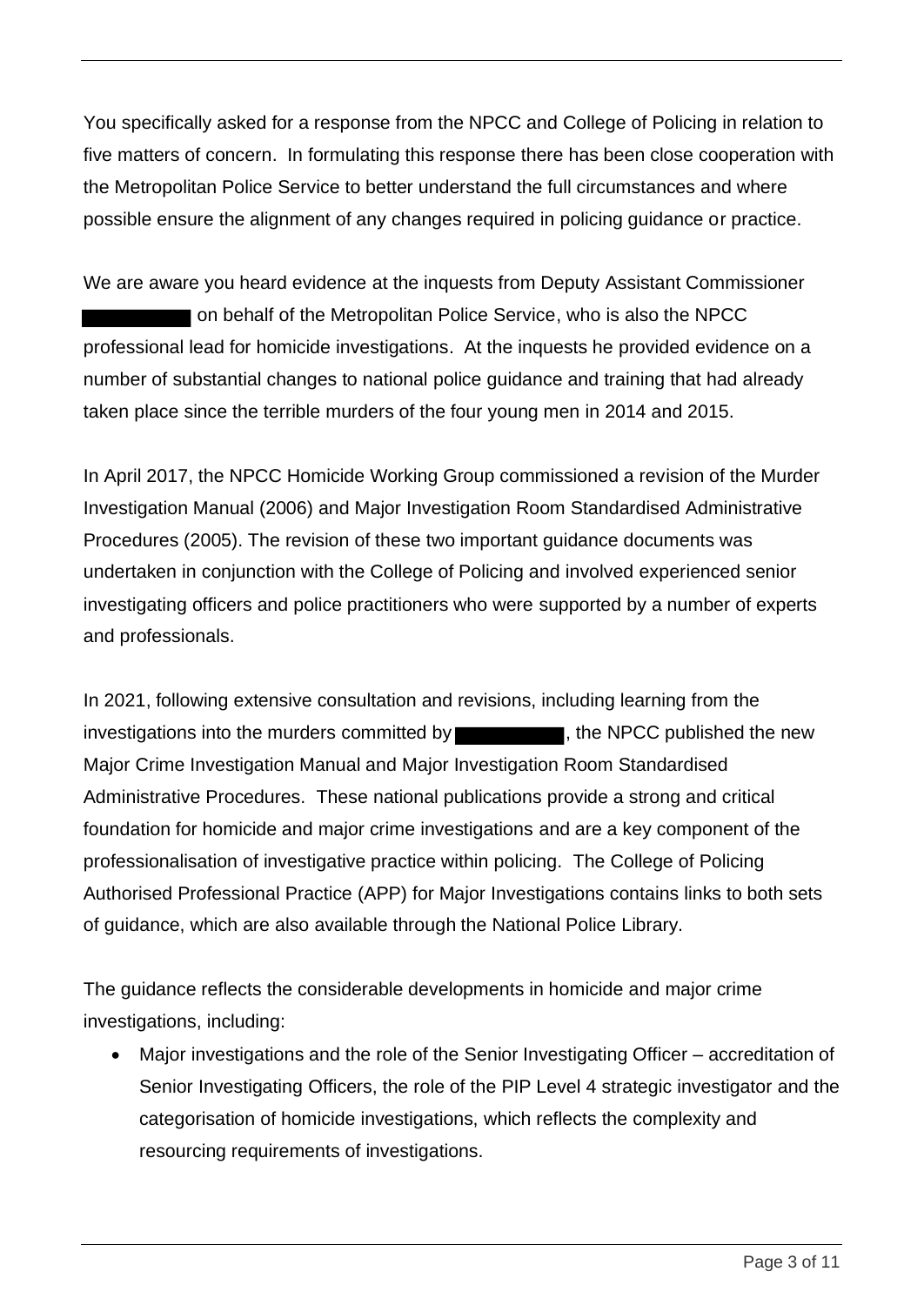- The strategic management of major crime investigations the importance of adopting a professionally curious mind-set, testing investigative hypotheses and the use of the National Decision Model in investigative decision making.
- Linked series investigations, and
- Reviews of major crime investigations progress reviews, unsolved case reviews and post judicial reviews.

Our response to the five specific matters of concern set out in your notice are detailed below. Chief Constables have already been informed of the inquests outcomes and will be updated on the wider policing response to the matters of concern you have raised.

**Matter of Concern (MC1): "It is a matter of concern that although the current MPS policy, the Death Investigation Policy, dated 24 May 2021, similarly stipulates that officers attending the scene of a sudden death should treat the scene and incident as suspicious until satisfied that it is not, the term "unexplained" as used in the current policy may once again distract officers from the correct and necessary approach, which is for the death to be treated as suspicious unless and until the police investigation has established that it is not."**

The College of Policing delivers the Policing Education Qualifications Framework (PEQF) curriculum. It is also publishes Authorised Professional Practice (APP) as the official source of professional practice for policing. Police officers and staff are expected to have high regard to APP in discharging their responsibilities. There may, however, be circumstances when it is perfectly legitimate to deviate from APP, provided there is clear rationale to do so. With respect to homicide the relevant section within APP is titled "Major Investigation and public protection."

In close consultation with the Metropolitan Police Service, the NPCC and the College of Policing are in the process of finalising a new classification for death investigations (to be completed by Summer 2022. The revised classifications will be:

1. **Expected death**. For example, where there is medical diagnosis and a medical practitioner is able to sign a medical certificate of cause of death.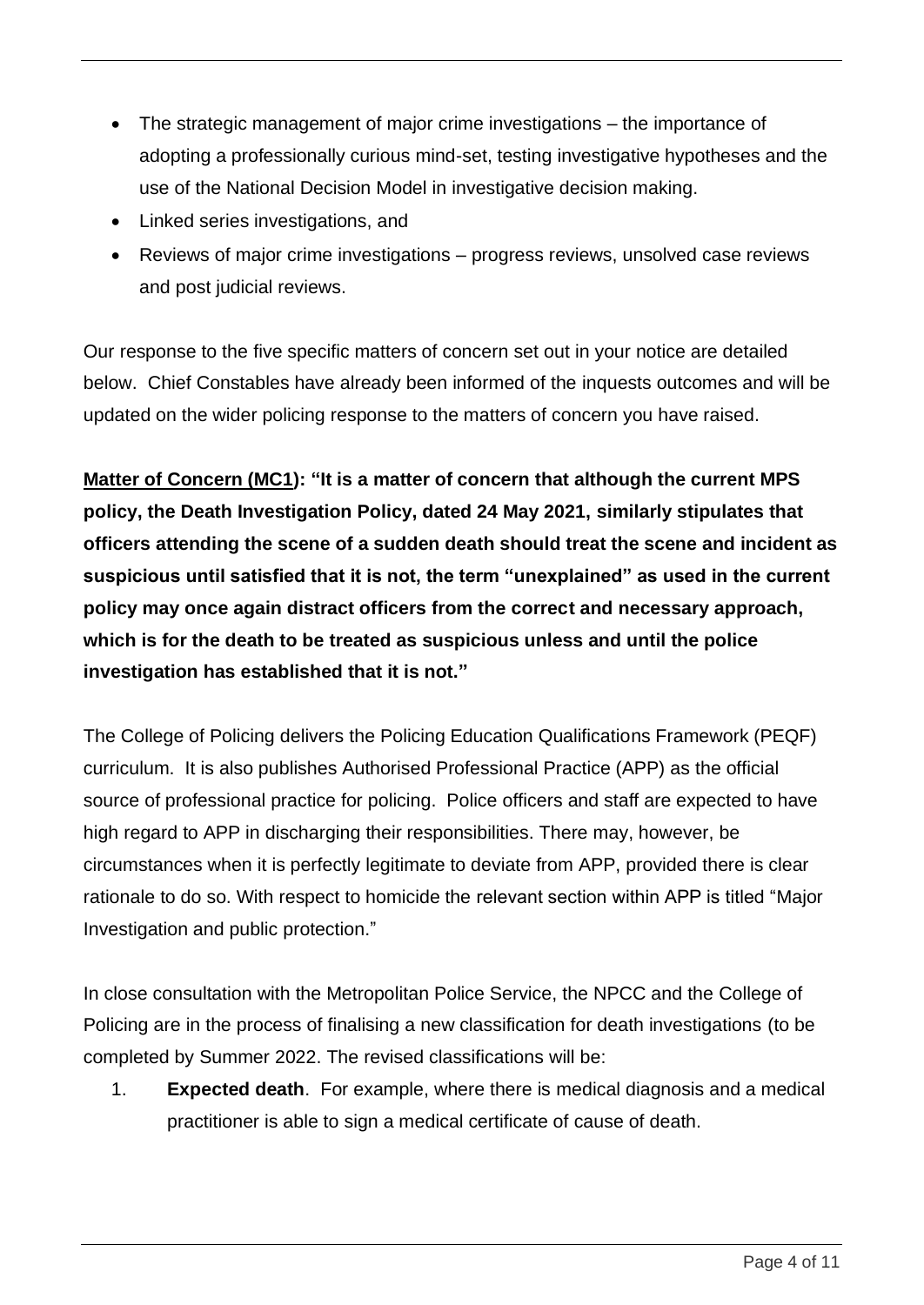- 2. **Unexpected death – under investigation**. Where the death was not expected and the police investigation has not yet been able to prove or disprove there was no third party involvement and further investigation is required.
- 3. **Unexpected death – investigated and not suspicious**. Where the death was not expected and the police investigation has secured evidence to indicate there is no third party involvement.
- 4. **Homicide** Where the death was not expected and the police investigation has established in all likelihood there was third party involvement, or obvious evidence of homicide.

These new classifications are intended to ensure that there is clarity around the correct and necessary approach to death investigation; namely all unexpected deaths should be investigated and treated as suspicious until the police investigation has established it is not suspicious. This approach is intended to remove ambiguity that may lead to differing responses to death investigations.

The NPCC are also working with the Home Office to develop a new consistent approach to recording homicide and death investigations across police forces in England and Wales, which is hoped will continue to build public confidence in police death investigations. This project includes a review of the current Home Office Counting Rules to identify any changes that may be required in how deaths are recorded by police. The above classifications for death investigations will be cross-referenced to any new definitions within the Home Office Counting Rules.

The College of Policing and NPCC have undertaken a joint review of the policing curriculum and national policing publications that inform death investigations for use of the term "unexplained deaths". In some publications it was identified the term had been used interchangeably with the term "unexpected deaths". References to "unexplained" in the policing curriculum, or publications, are in the process of being removed and replaced with the word 'unexpected'. This work will be largely concluded by the end of March 2022. For clarity, references to "unexplained" were found in the following publications:

- College of Policing (2019) Practice advice: The medical investigation of suspected homicide
- College of Policing (2019) Practice advice: Dealing with sudden unexpected death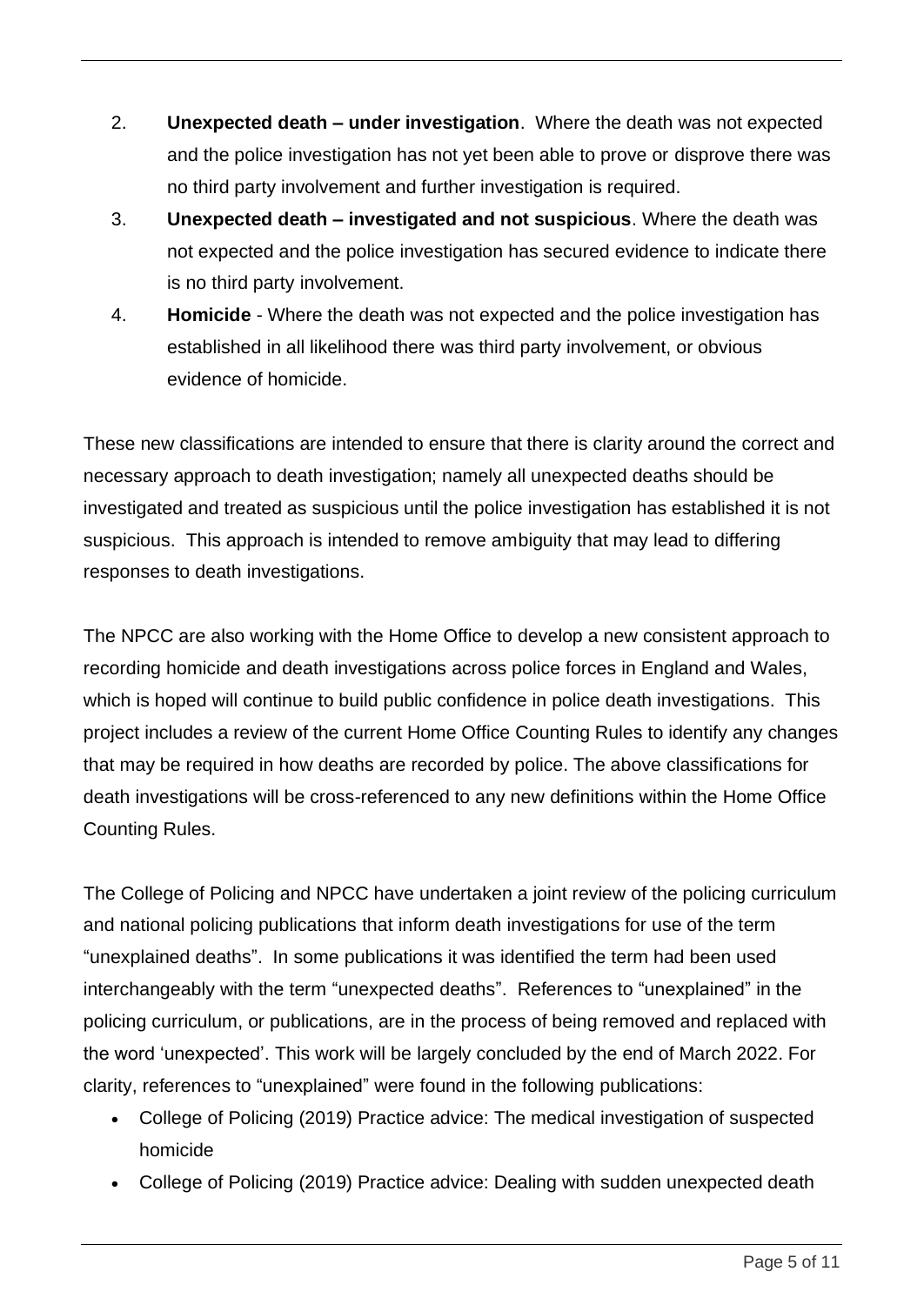- Investigation APP Unexpected deaths
- PIP2 Investigative Supervisor/Manager Programme National Policing Curriculum
- Policing Education Qualifications Framework curriculum (PEQF)

The following documents are currently subject to wider review and updated versions are likely to be published in Summer 2022:

- A Guide to Investigating Child Deaths
- Guidelines on dealing with cases of encouraging or assisting suicide

**Matter of Concern MC2A 'In the context of these unexplained deaths, which were extremely challenging to investigate, SC&O1 — the specialist homicide investigators — were reluctant to take primacy. It is a matter of concern that the current policy framework guiding decisions on primacy still lacks clarity.'**

Police forces across England and Wales have a number of different arrangements in terms of which units investigate homicides and other death investigations. In many police forces there are dedicated homicide and major crime investigation teams, in others this function is provided under cross-force collaborative arrangements, in some forces homicides are investigated by teams that are established by co-opting investigators from different policing units.

Regardless of how such investigations are resourced and led, it is important that there are clear decision making criteria as to which investigation units take primacy for particular death investigations. The learning from the inquests is being used to update national policing guidance and will be shared with forces so that they can review, and where required, update their own force policies for death investigation.

The NPCC national lead for homicide investigation will be writing to all Chief Constables, detailing this specific aspect of learning from the investigations into the murders committed by **Exercise 20**. This will include a request for all Chief Constables to review their force policies and procedures and assure themselves that they have clear decision making processes, which are understood, when deciding which units should investigate different death investigations. This request will be supported by the College of Policing who will be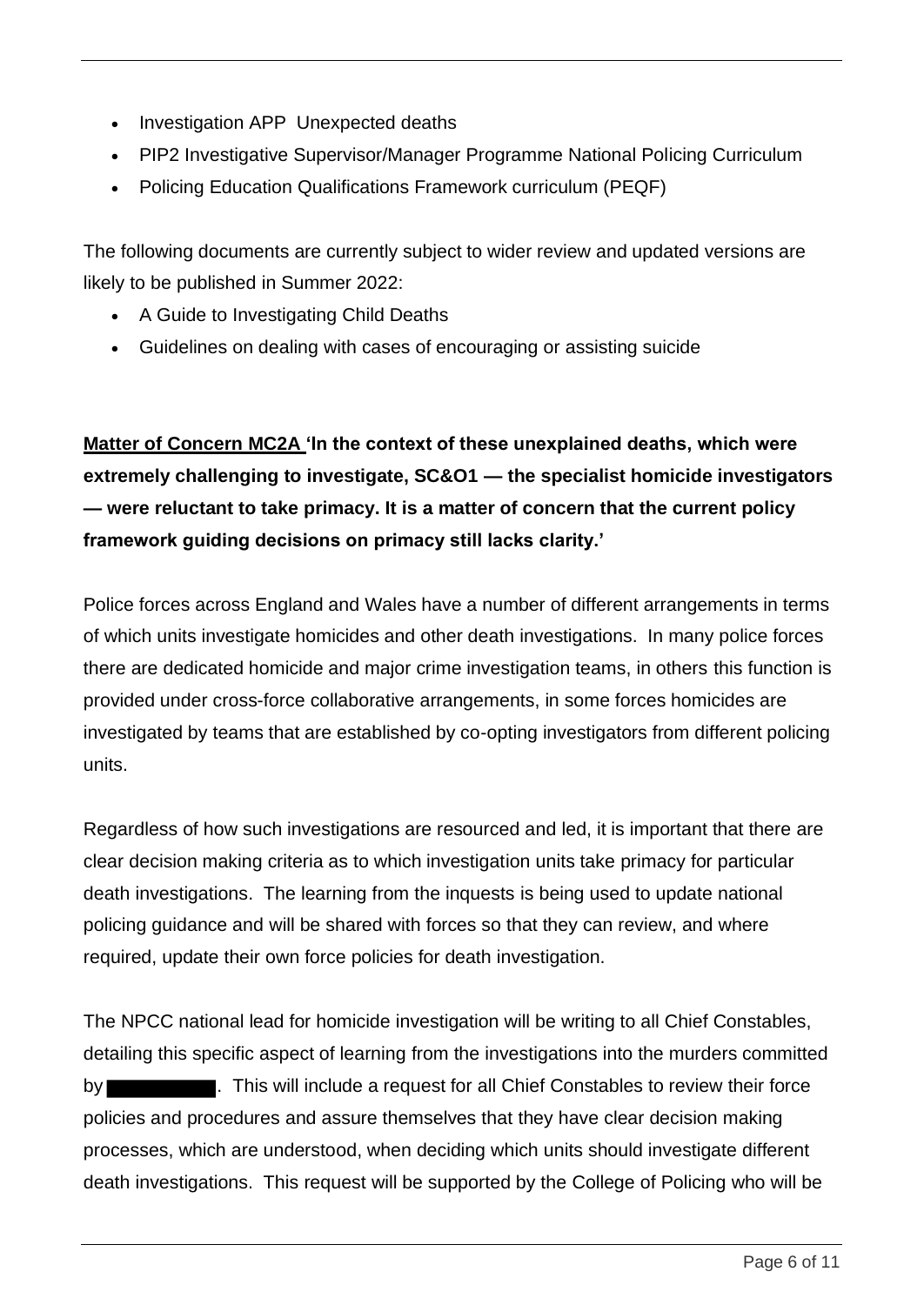updating APP to state that chief officers are required to consider how unexpected deaths are allocated for investigation, and that forces should have suitable policies in place to guide such decision making.

Once the new guidance on the classification of death investigations (as set out in response to MC1) has been finalised, all relevant national guidance and publications will be updated. The College of Policing is also in the process of reviewing the "Investigative supervisor / manager programme" to ensure there is clear reference to unexpected deaths and decision making processes for the allocation of investigations. It is expected this review will conclude by April 2022.

**Matter of Concern MC2B 'It remains a matter of concern that there is a lack of clarity surrounding the levels of support that can be expected from the specialist homicide investigators and crime scene managers or other forensic practitioners in the investigation of deaths where primacy remains with the BCU'**

The arrangements for the provision of specialist support from homicide investigators and forensic or other professionals, depending on policing arrangements, can be different between forces for the reasons as described above (see response to MC2A).

In their letter to Chief Constables, the NPCC national lead for homicide investigation will be requesting they undertake the appropriate action to ensure national guidance is shared and understood within their police force and to assure themselves that the policies followed in the force or collaborative arrangements, provide the appropriate clarity and specialist support for investigators.

The College of Policing will be updating the "Investigative supervisor / manager programme" to ensure that appropriate sources of expert advice are included; for example access to accredited Senior Investigating Officers or Crime Scene Investigators. References to the levels of support available will be included in APP for Investigation.

NPCC and the College of Policing are also making revisions to the Major Crime Investigation Manual to ensure there is clear guidance that Senior Investigating Officers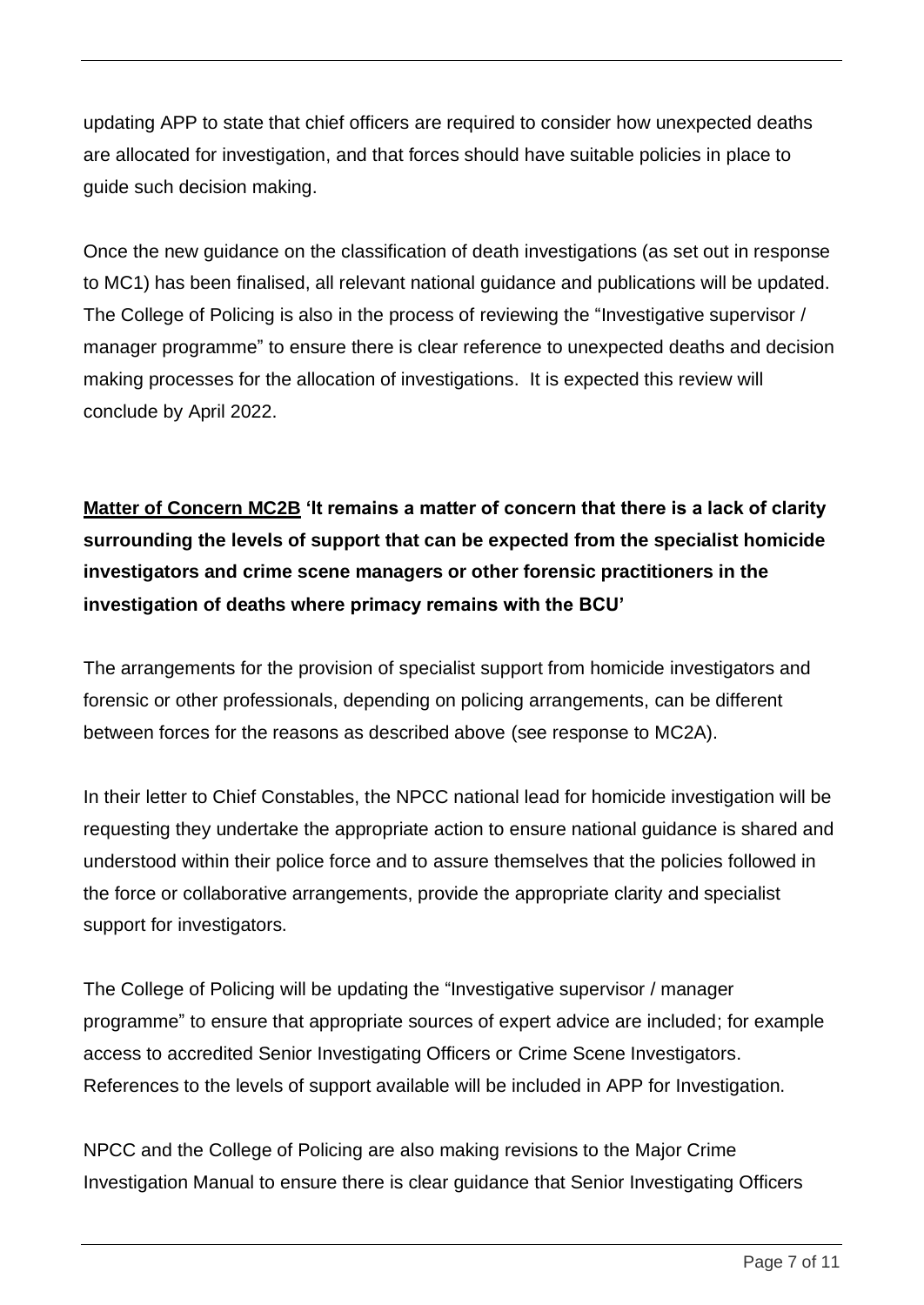understand the importance of providing the required support to unexpected death investigations, particularly where unexpected deaths may not appear as suspicious.

These developments are intended to be completed by the end of April 2022.

**Matter of Concern MC3A** '**It is a matter of concern that despite the regularly refreshed training that is now in place for detective sergeants and detective inspectors, and the additional leadership training in which the MPS has invested, a lack of ownership and responsibility for the investigations of unexplained deaths may persist in officers who are supposed to be leading investigations into unexplained deaths'**

The College of Policing will be reviewing and making any required changes to the national curriculum, the "Investigative supervisor / manager programme" and APP, to ensure there is clear guidance on the responsibilities of those leading death investigations.

In their letter to Chief Constables, the NPCC national lead for homicide investigation will be requesting forces undertake the appropriate action to ensure that force or collaborative arrangements have the required policies and processes to assure themselves that those leading death investigations understand their responsibilities.

The College of Policing will include the responsibilities for those supervising or leading death investigations within the revised death investigation guidance.

These developments are intended to be completed by the end of April 2022.

**Matter of Concern MC3B 'It nevertheless remains a matter of concern that the SCRG,**  which DAC commended as an asset to assist in the process of review of **complex investigations is not, in practice, accessible and/or properly understood as a resource'**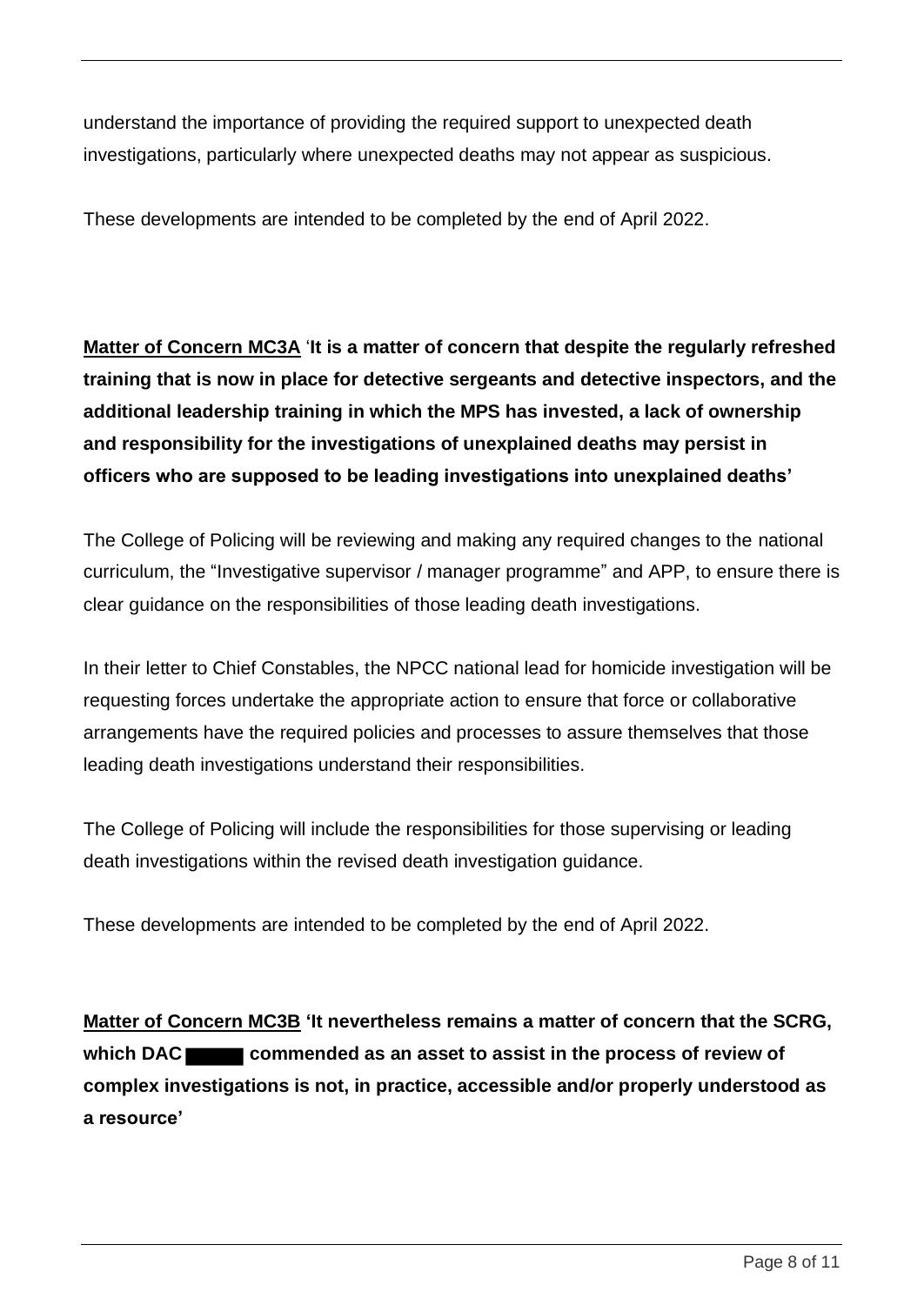All police forces in England and Wales are required to provide the relevant information for statutory reviews, which include Child Safeguarding Practice Reviews, Domestic Homicide Reviews, Safeguarding Adult Reviews and Multi-Agency Public Protection Arrangement Serious Case Reviews. Dependent on local arrangements, review units may also provide a review function for non-statutory major crime reviews in accordance with the Major Crime Investigation Manual, critical incident reviews and other bespoke reviews.

The arrangements to undertake reviews of criminal investigation can be different across police force within England and Wales. Many forces have dedicated review teams, established by the force or via regional collaborations; other forces use investigation units to conduct reviews as part of wider unit responsibilities.

The fundamental objective of any review is to constructively evaluate the conduct of an investigation to ensure;

- it conforms to nationally approved standards;
- it is thorough:
- it has been conducted with integrity and objectivity;
- that no investigative opportunities have been overlooked; and
- that good practice is identified.

The NPCC and the College of Policing have been working together to develop a national role profile for a Review Officer, which details their key duties, responsibilities and functions. The policing curriculum has also been updated to include the functions of a Review Officer.

The College of Policing will be delivering a new nationally accredited review officer course this year.

A National APP for reviews has been jointly developed by NPCC/CoP and is due to be published by Summer 2022. This new APP will provide guidance for the delivery of the general review processes, which is transferable across different types of reviews and should be considered alongside specific guidance for major crime and statutory reviews.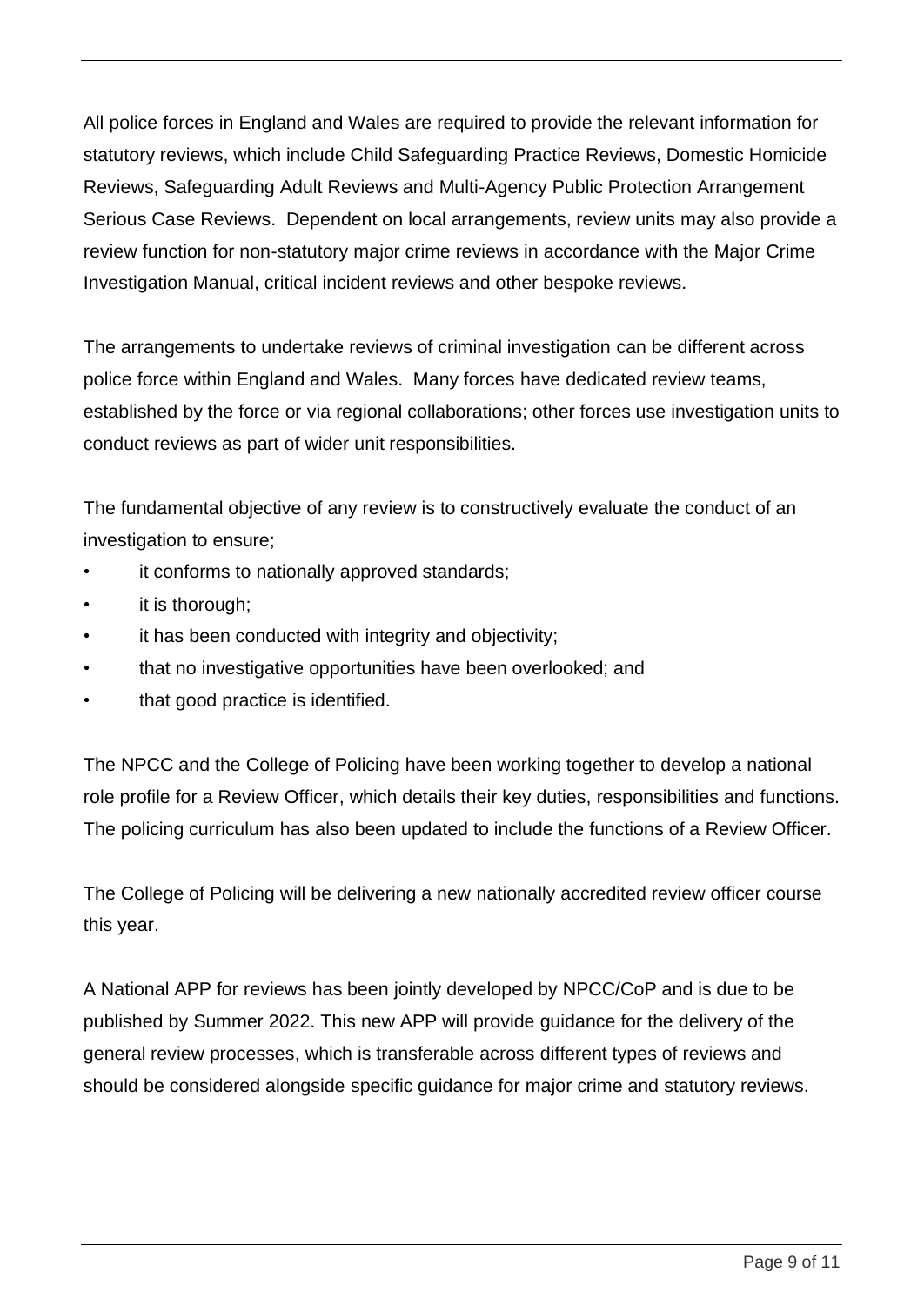The importance of raising the profile and awareness of review units and their capabilities will continue to be raised through the national network of review officers and by the NPCC lead for homicide investigation and reviews.

**Matter of Concern MC5** '**Therefore, although it may only very rarely be the case that the verification of a person's handwriting might have a critical impact on future deaths, it is a matter of concern to me that this task be carried out appropriately and sensitively to afford the police the best opportunity of any identification being accurate'.**

The NPCC and College of Policing guidance and training states that investigative decisions should be recorded. This would include a line of enquiry to establish who has, or may have, written a note, letter or other document. How such enquiries are undertaken should be in accordance with the Senior Investigating Officer's strategy.

In accordance with existing guidance, handwriting analysis should be undertaken by a professional, who is able to provide expert evidence for the purpose of the investigation. In such circumstances it is expected that family members and / or close friends would be asked to provide the police with samples of the deceased's handwriting for comparative analysis. In some situations, the Senior Investigating Officer may decide to seek views from a family member or associate as to the content or authorship of a note, letter or other document. This should be undertaken sensitively and as with the securing of other evidence, where evidence is provided it should be properly recorded, usually in a signed witness statement.

The practice and delivery of forensic science in England and Wales is governed by the quality and standards as set out by the Forensic Regulator in their 'Codes of Practice and Conduct For Forensic Science Providers and Practitioners in the Criminal Justice System', which applies to all forensic science practitioners providing services to the criminal justice system.

Forensic handwriting analysis is one strand in the forensic science of Questioned Document examination (QDE). Forensic expertise in QDE is predominantly provided by commercial or